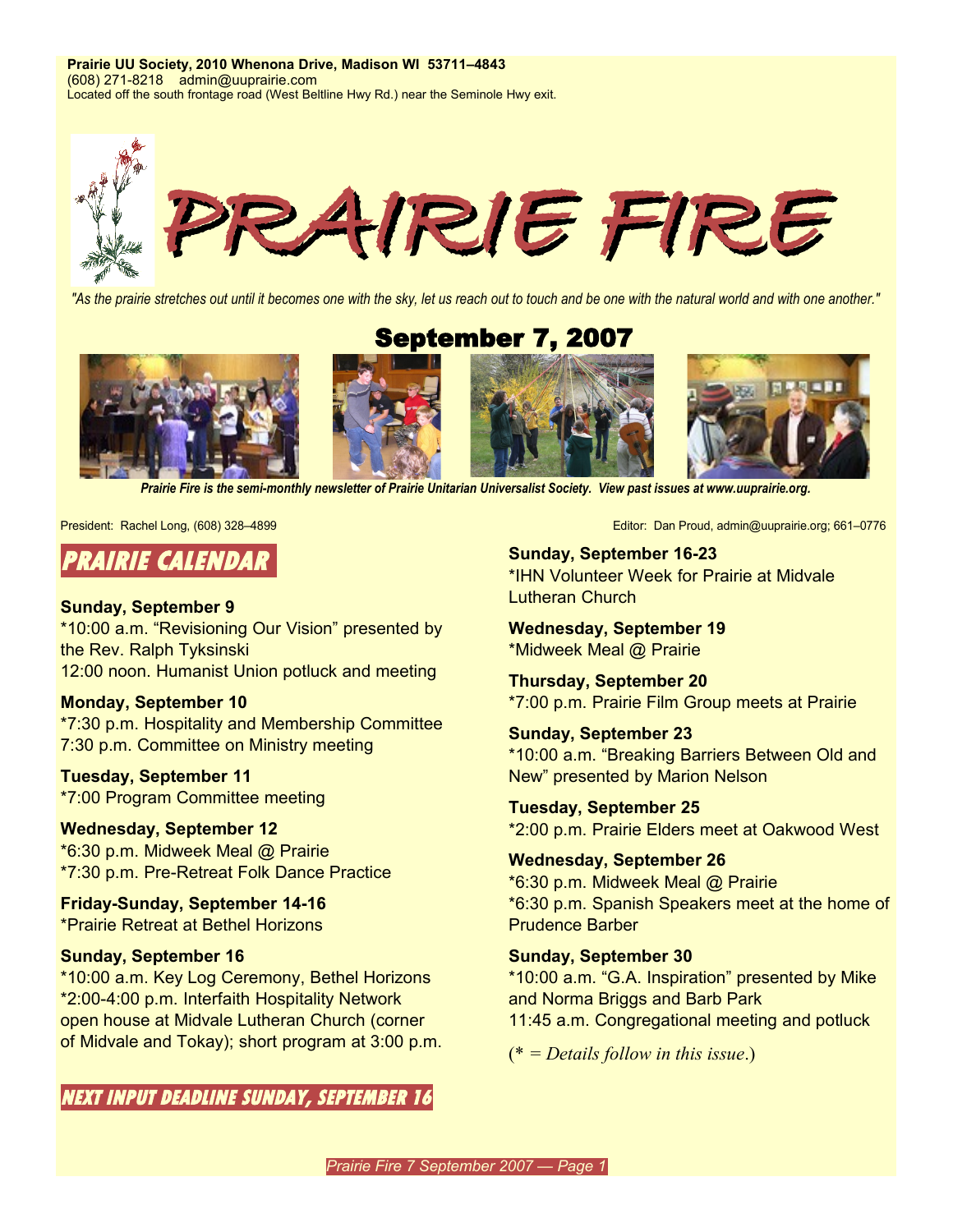# **DETAILS OF COMING PROGRAMS**

## **Sunday, September 9**

In "Revisioning Our Vision," Rev. Ralph will explore the desired elements for a revision of a Prairie Vision. What can be realized and achieved by the year 2112? Bring your hopes, dreams, and wishes and Ralph will bring his.

## **Sunday, September 16**

The Key Log Ceremony will be held at Bethel Horizons Retreat Center as the final event of our all-church weekend. This is always a poignant ceremony when we really come together as a community through personal sharing.

# **Sunday, September 23**

Marion Nelson has been going to India for 35 years – first going to Auroville in southern India and now working with Tibetan refugees in Dharamsala, Darjeeling and Kalimpoung. She visits the same people learning about their life styles and rituals. She works directly with artisans to bring back handicrafts to her center near Spring Green called Global View. From Indonesia – Bali come carved items or textiles, from the island of Lompok baskets or pottery, from Java puppets, and handmade textiles from all over. She will be showing slides of these artisans and will have a selection of handicrafts for sale.

# **Sunday, September 30**

There's a wider world of Unitarian Universalism out there beyond Prairie, ideas and trends that are usually brought out at the Unitarian Universalist Association's (UUA) annual General Assembly (G.A.). This summer our delegates to G.A. were Norma and Mike Briggs, who had never attended a General Assembly before. Barbara Park, a veteran G.A.-er, also traveled to Portland, Oregon for the event. Each of the three had the opportunity to choose from among hundreds of presentations and workshops as well as the business meetings of the UUA. Our Prairie folks probably also roamed the many booths in the exhibition hall. Come to the "G.A. Inspiration" service on Sunday, September 30, to find out what they learned and perhaps go away inspired yourself.

# **OUR SOCIETY**

# **FAMILY FALL RETREAT: YOU ARE STILL WELCOME TO SIGN UP!**

If you would like to attend the retreat and haven't yet registered, please call Robin Proud (661- 0776) as soon as possible. There is still room. Some highlights of the retreat include

- singing sessions
- recorder playing
- bridge playing
- book discussion
- storytelling
- watercolor painting
- nature hike
- service project
- children's activities for all ages
- talent show



- our traditional Key Log Ceremony

# **DIRECTIONS TO BETHEL HORIZONS**

To get to Bethel Horizons, take highway 18/151 west to Dodgeville, then highway 23 north 4 or 5 miles, past the entrance to Governor Dodge State

Park, to County Highway ZZ. Turn right and follow ZZ for about 1 mile. There will be a sign on the right at the entrance to the Bethel Horizons property. The address of the retreat center is Bethel Horizons, 4651 Cty Hwy ZZ, Dodgeville. Camp Phone is 608-935-5885.



## **PRE-RETREAT FOLK DANCE SESSION**

A pre-Retreat folk dance session will be held on **Wednesday, September 12** at 7:30 p.m. in the meeting room after the potluck. Prairie folk dance enthusiasts and musicians are invited to a work session to learn circle and line dances Doleta Chapru will be leading at the retreat. It would be helpful to inexperienced dancers and to Doleta to have some people at Bethel Horizons who are familiar with the dances. To get music ahead of time, instrumentalists can contact Doleta.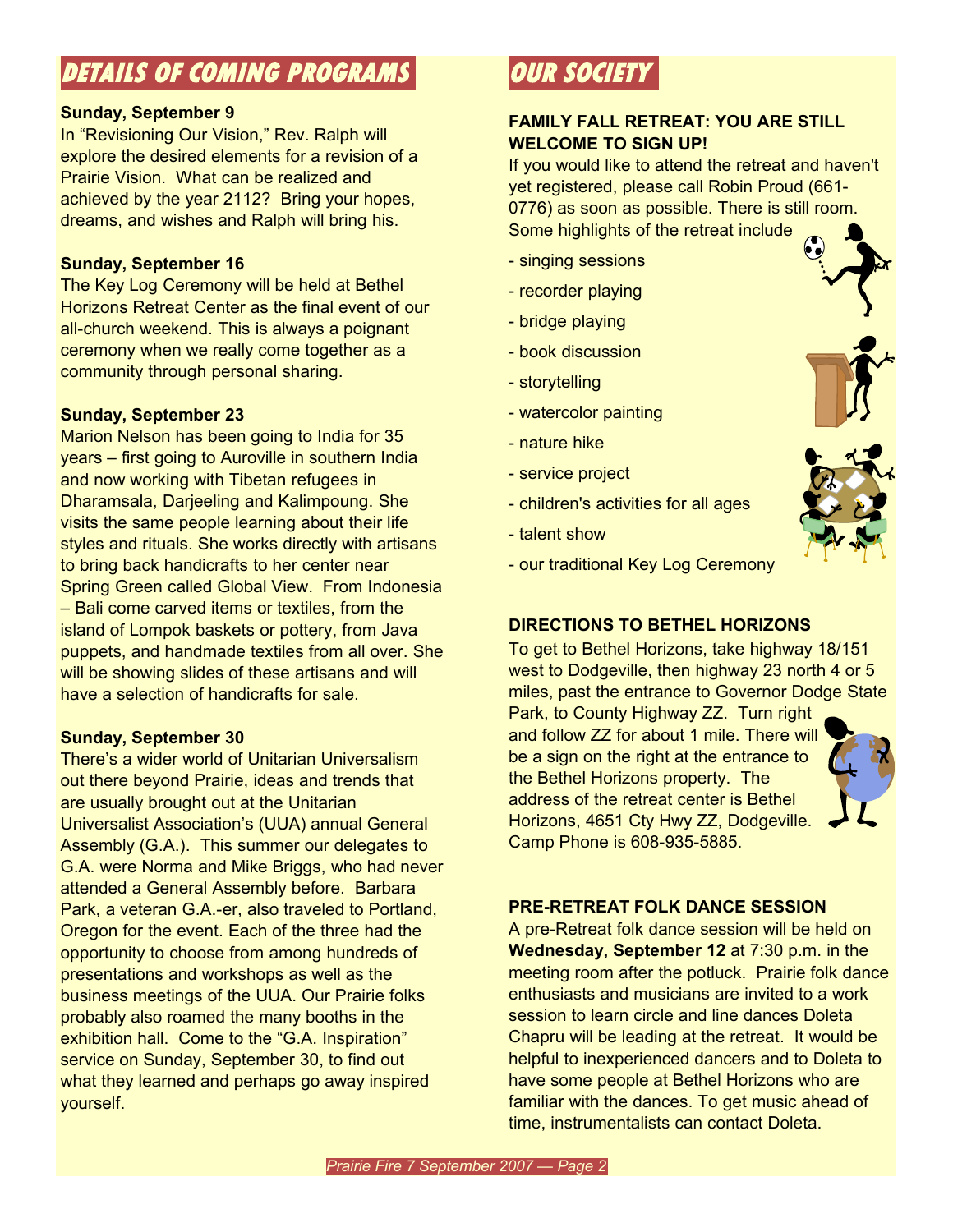Dances will be selected from the list below. None require partners and are fairly easy. Some faster dances will have alternative slower steps so more people can be included.

The work session is open to adults and older RE people and is not limited to those attending the retreat. While "work" is the operative word, we plan to have fun. The session at the retreat will begin with a couple of dances easy enough for younger children or babes in arms.

Hashual - Israel Carnivalito - Bolivia Bannielou Lambaol - Brittany Savila Se Bela Losa - Serbia Milanova Kolo - Yugoslavia Lesnoto - Macedonia Bak Kardeshim - Turkey Hineh Ma Tov - Israel *Mythos - Greece*

# **MIDWEEK MEAL @ PRAIRIE RESUMES**

Next Wednesday at 6:30 p.m. we will resume our potluck meals at Prairie. The meals began on January 19, 2005, the brainchild of Dirk and Susan Herr-Hoyman. This is an excerpt from the Prairie Fire article that announced the meal:

"I'm ready to make an official type announcement of a meal at Prairie on Wednesday evenings. Barb Park came up with a good name: Midweek Meal, and I'm adding the "@ Prairie" so we can claim Internet hipness.

"The idea is we have our Wednesday dinner at Prairie. No planning or committees involved, we just all show up with whatever we feel like bringing. Cook something or buy something, same thing that you would have done at home. Clean up afterwards—yes, of course we will do that, too (for those that don't cook or buy)...."

Wednesday midweek meals have regularly attracted two or three tables of people. It's a great way to get to know each other! Friends of Prairie and guests are always invited.

# **FIFTY-SEVEN YEARS AND COUNTING**

Stay after the service on **Sunday, September 9**, and help Rose and Galen Smith celebrate 57 years of wedded bliss. Congratulations!

## **BOOK CLUB SELECTIONS FOR THE FALL**

All are welcome to the Book Club discussions listed below. We meet at Prairie after Sunday services, except in September. Participants bring food to share. The meeting usually begins about 11:30 a.m. For more information or to be put on the e-mail list, contact Mary Mullen, mmullen (at) chorus.net, 608-298-0843.

### **Saturday, September 15**

*(at the annual retreat; exact time TBA)*

*Midnight at the Dragon Cafe* by Judy Fong Bates, from \$2.19. [www.amazon.com/o/ASIN/](http://www.amazon.com/o/ASIN/) 1[582431892/](http://www.amazon.com/o/ASIN/1582431892/)1[05-3315333-7491661?](http://www.amazon.com/o/ASIN/1582431892/105-3315333-7491661?SubscriptionId) [SubscriptionId=](http://www.amazon.com/o/ASIN/1582431892/105-3315333-7491661?SubscriptionId) [09GE3K6JDGSKCKXKEJG2](http://www.amazon.com/o/ASIN/1582431892/105-3315333-7491661?SubscriptionId=09GE3K6JDGSKCKXKEJG2)[.](http://www.amazon.com/o/ASIN/1582431892/105-3315333-7491661?SubscriptionId=09GE3K6JDGSKCKXKEJG2.) This is a Chinese immigrant story set in Canada where 6-year-old Su-Jen Chou meets her father for the first time when she and her mother come to join him where he runs a restaurant. It's a first novel by the author. Booklist says, "The haunting characters in that lonely greasy spoon evoke a tradition stretching back to Carson McCullers." 317 pages (Suggested by Al Nettleton, from an Oregon "everybody reads" program)

## **Sunday, October 14**

*Man Gone Down* by Michael Thomas, from \$5.95 at [http://www.amazon.com/Man-Gone-Down-](http://www.amazon.com/Man-Gone-Down-Michael-Thomas/dp/0802170293.)[Michael-Thomas/dp/0802170293.](http://www.amazon.com/Man-Gone-Down-Michael-Thomas/dp/0802170293.)

The narrator of this first novel is a man who was born poor, black, and brilliant in a Boston ghetto, married a white upper class woman, became a father, and at 35 is struggling to reconcile his upbringing and his life as a black father. He has four days to come up with \$12,000 to rent an apartment, pay the tuition at his children's private school, and rescue his family from New England where they've spent the summer with their Brahmin grandmother. Flashbacks to his 1970's childhood as a "social experiment" and the son of an abusive mother and absent father blend into his more recent history. The *New York Times Book Review* notes that in his critique of American Society Thomas relies heavily on "Invisible Man" and also on T.S. Eliot. 432 pages (Suggested by Donna Murdoch)

Note: In each case, the Amazon URL give access to used books at reasonable prices and includes brief reviews of the books. The Web sites have brief reviews as well as links to buying the books.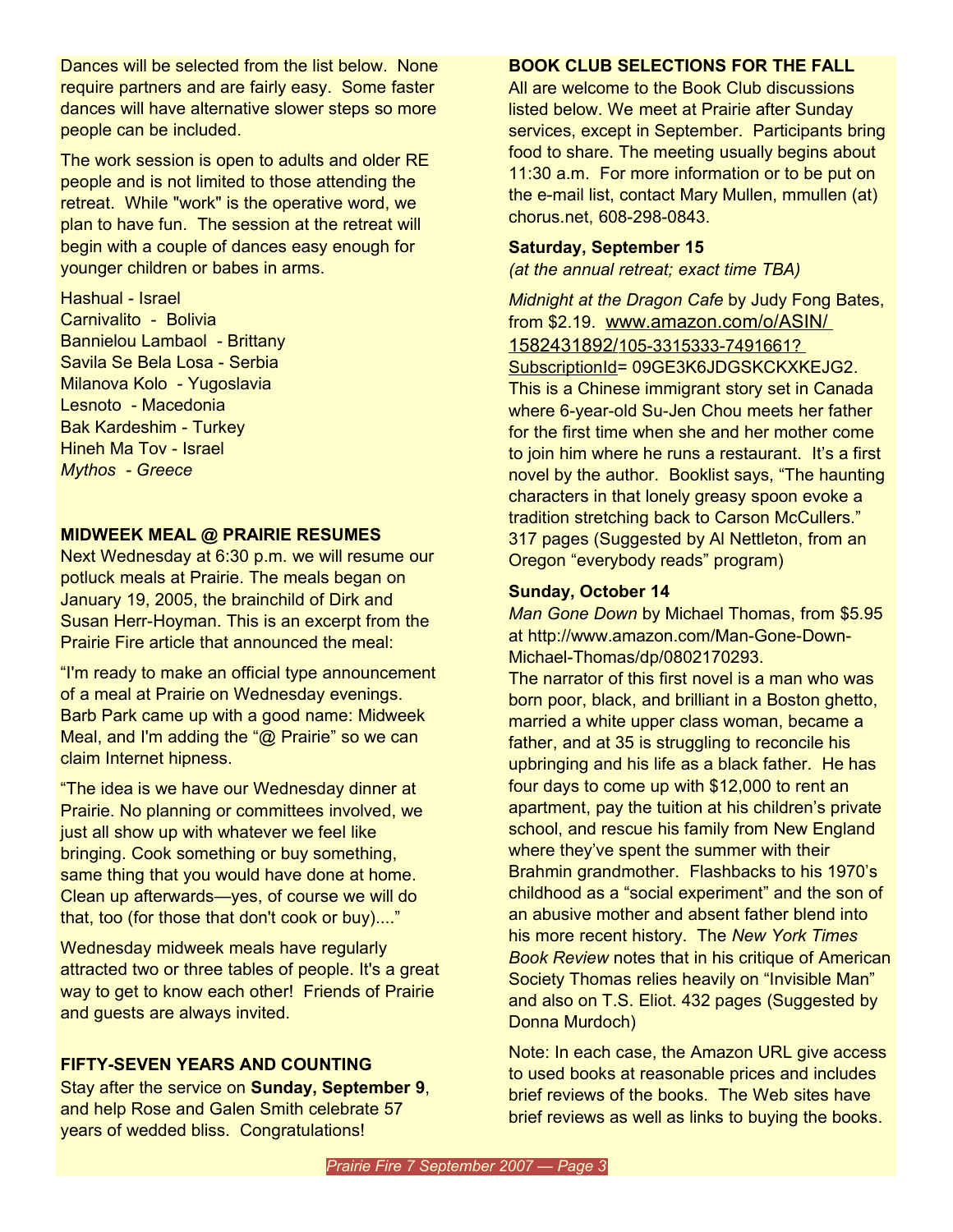## **PRAIRIE FILM GROUP MEETS SEPTEMBER 20**

The Movie Group will meet at Prairie, 7:00 p.m., **Thursday, September 20** to view the movie **The Bicycle Thief**.

If anyone wishes to be placed on the Movie Group email list, contact Al Nettleton.

### **IHN WEEK CAN USE YOUR HELP**

The week of **September 16-23** is our week to help Midvale Lutheran host homeless families. Those who are interested in participating in this worthwhile community service may sign up via the Midvale Lutheran Web site: http://www.midvalelutheran.org/

If you would like more information about the various volunteer tasks, please contact me. There are several ways in which individuals and families can help out. I encourage you to volunteer.

Thanks,

*Paula Pachciarz*

## **PRAIRIE ELDERS MEETS SEPTEMBER 25**

TIME: **Tuesday, September 25**, 2:00-3:50 p.m., Nakoma Room, Heritage Oaks Building, Oakwood Village West.

TOPIC: The 2008 Presidential Candidates. Briefly relate some aspect of a candidate's voting record, legislative initiatives, career, statements or other information that isn't drilled into us daily by the sound-bite media. Share ways to become as informed as possible before Wisconsin's February 19 primary election. Listeners are most welcome.

We alternate a round-robin "show-and-tell" topic with discussion of a current issue. At our August meeting, fifteen of us happily reminisced about our favorite children's books including *Heidi*, *Charlotte's Web*, *Little Women*, a boys' rowdy adventure story, and Milne's tear-producing tale of Christopher Robin's pending departure. Having the Somers' grandchildren as guests was a special treat.

Typically, we begin and end our gathering with casual conversation. The Nakoma Room will be open at 1:30 for those who wish to come early.

REFRESHMENTS: Please bring a small handful of snacks to pass and your own beverage cup. Beverages are furnished.

DIRECTIONS: Oakwood Village West is in the 6100 block of Mineral Point Road west of Whitney Way. Follow the main entrance road veering left and up the hill. Heritage Oaks is the new building on the right. Its visitor parking entrance is across from Oakwood's one-story Resale Shop. Drive to the right of two yellow posts. An arrow on the driveway points to the automatic entrance door. Park near the elevator shaft and take the elevator to the first floor. From the elevator go to the right and past the mail boxes. Turn left by the reception desk and go straight ahead to the Nakoma Room. There are also a few handicapped stalls farther up the hill in front of Heritage Oak's main entrance. Enter there and turn right immediately past the receptionist's desk.

ABOUT US: Prairie Elders aims to provide good times and mutual support for Prairie UU Members and Friends over 65. We welcome UUs who live in the facility where we meet. For directions, rides, parking and further information please contact Donna Murdoch 238-3802. Rosemary Dorney 238-4382 or Rose Smith 233-3363.

# **SPANISH SPEAKERS POTLUCK AND CONVERSATION NEXT ON SEPTEMBER 26**

Spanish Speakers will meet for potluck and conversation on **Wednesday, September 26**, 6:30 p.m. at the home of Prudence Barber, 1104 Mound St, Apt. C, Madison. Contact Prudence at 251-0852 or Rosemary Dorney at 238-4382.

> I dream a world where man No other man will scorn, Where love will bless the earth And peace its paths adorn.

– *Langston Hughes*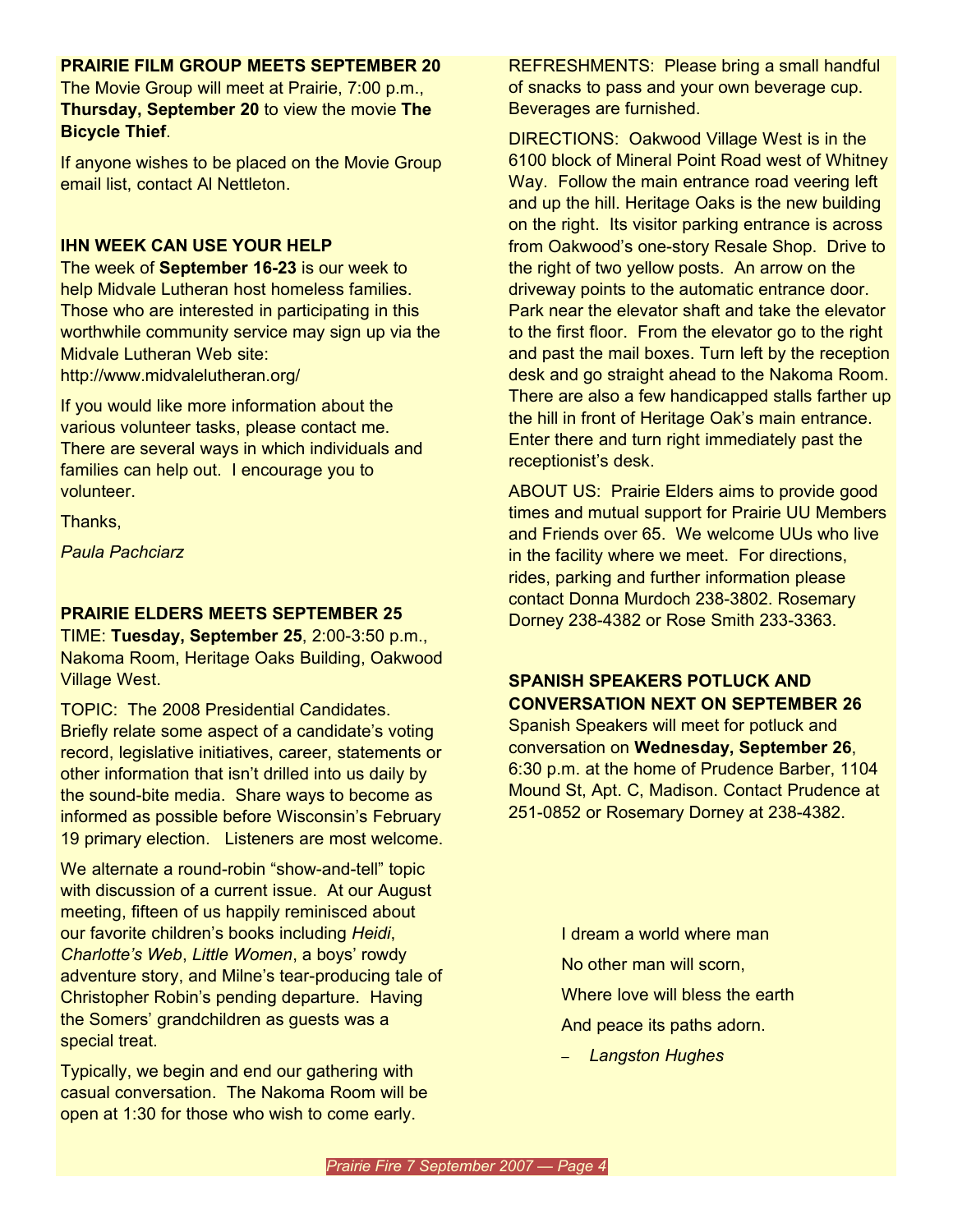#### **REV. RALPH'S RUMINATIONS**

As we begin a new Prairie year (marked by our Water Ceremony service on August 26),



I have tried to find some words of encouragement and meaning that might have application to enhancing our participation in the dynamics of congregational living.

I recently learned that the most popular course at Harvard University is "Positive Psychology" with a total of over 1,400 students registered each semester. Also called "Happiness 101", the course is taught by Prof. Tal Ben-Shahar. He does not claim to be an original thinker and is not ashamed to have his books listed in the category of "self-help" writings.

Suspend your critical and analytic skills for a moment and consider the following "Six Happiness Tips" from Prof. Ben-Shahar as possible resource themes for helping us as Prairie UU Society members achieve meaningful goals for the coming 2007-2008 year.

1. Give ourselves permission to be human. When we accept emotions — such as fear, sadness, or anxiety — as natural, we are more likely to overcome them. Rejecting our emotions, positive or negative, leads to frustration and unhappiness.

2. Happiness lies at the intersection between pleasure and meaning. Whether at work, at home, or at our religious communities, the goal is to engage in activities that are both personally significant and enjoyable. When this is not feasible, make sure you have happiness boosters, moments throughout the week that provide you with both pleasure and meaning.

3. Keep in mind that happiness is mostly dependent on our state of mind, not on our status or the state of our bank account. Barring extreme circumstances, our level of well being is determined by what we choose to focus on (the full or the empty part of the glass) and by our interpretation of external events. For example, do we view failure as catastrophic, or do we see it as a learning opportunity?

4. Simplify! We are, generally, too busy, trying to squeeze in more and more activities into less

and less time. Quantity influences quality, and we compromise on our happiness by trying to do too much.

5. Remember the mind-body connection. What we do — or don't do — with our bodies influences our mind. Regular exercise, adequate sleep, and healthy eating habits lead to both physical and mental health.



6. Express gratitude, whenever possible. We too

often take our lives for granted. Learn to appreciate and savor the wonderful things in life, from people to food, from nature to a smile.

I'm grateful for the opportunity to serve as your consulting minister and look forward to sharing in the positive ways we can enrich our congregational lives together.

Happier to be journeying with you,

*Ralph*

# **MEMBERSHIP**

#### **CONGRATULATIONS TO THE SMITHS**

**Sunday, September 9**, Rose and Galen Smith have their 57th wedding anniversary. They are bringing a cake to serve after the program for anyone who cares to stay. Congratulations to a dynamic and contributing couple!

## **PRAIRIE MEMBERSHIP DIRECTORY**

Once known as the "telephone" directory for the society, our directory is just as much a resource for e-mail and street addresses.

The directory is being updated and will be ready for distribution at the Retreat at Bethel Horizons the weekend of September 14-16. If you have any changes to make to your contact information, please send them immediately to Dan Proud at admin (at) uuprairie.org or call 661-0776. A copy will be at the front table if you want to check your listing.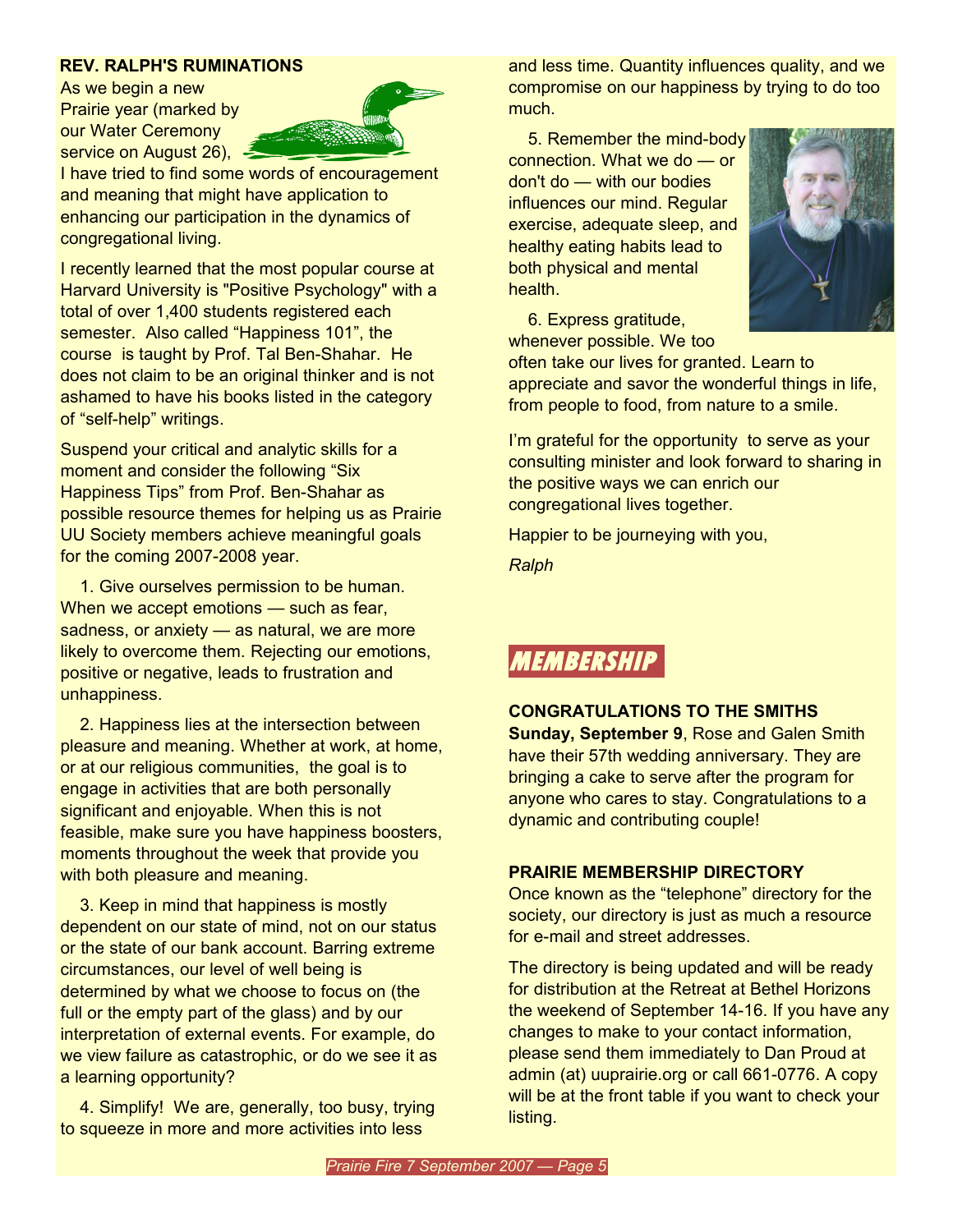# **RELIGIOUS EDUCATION**

This year the children's classes are studying religions of the world. Each month we will note religious holidays observed around the world in some of the major religions.

### *SEPTEMBER*

- *4 - Janamashtami (Hindu)*
- *8 - Feast of the Birth of Mary (Christian)*
- *8 - Nativity of the Theotokos (Christian)*
- *8 - Birthday of the Blessed Virgin Mary (Christian*
- *8 - Paryushana (Jain)*
- *11 - Ethiopian New Year (Rastafari)*
- *13 - Rosh Hashanah (Jewish)*
- *13 - Ramadan (Muslim)*
- *15 - Ganesh Chaturthi (Hindu)*

# **UNITARIAN UNIVERSALIST NEWS**

# **JOURNEY TOWARD WHOLENESS NEWS**

\*\*\*\*\*\*\*\*\*\*\*\*\*\*\*\*\*\*\*\*\*\*\*\*\*\*\*\*\*\*\*\*\*\*\*\*\*\*\*\*\*\*\*\*\*\*\*\*\*\*\*\*\*\*\*\*

**\*\*\*\*\*\*\*\*\*\*\*\*\*\*\*\*\*\*\*\*\*\*\*\*\*\*\*\*\*\*\*\*\*\*\*\*\*\*\*\*\*\*\*\*\*\*\*\*\*\*\*\*\*\*\*\***

## **ACTION: Key Election Reform Vote in House This Week**

As early as Thursday, September 6, the House of Reprersentatives could vote on Rep. Rush Holt's Voter Confidence bill, HR 811. This legislation, which is supported by the UUA, would require paper records and mandatory audits of electronic voting machines to ensure their accuracy and guarantee secure, verifiable elections. In the next 24 hours, we will have our best and, most likely, our last, opportunity to ensure that electronic voting machine ballots are backed by paper records in the critical 2008 elections.

To support this critical legislation, call your Representative at (202) 255-3121 as soon as possible and ask them to support HR 811. Our friends at Common Cause are encouraging callers to share the results of their efforts.

For more information about the bill, see http://www.federalelectionreform.com/holt\_bill.htm l.

The UUA General Assembly adopted an Action of Immediate Witnesss on Electronic Voting in 2004; and a Responsive Resolution in 2007 on Voting Rights for Communities of Color.

## **ACTION: Immigration**

This Thursday and Friday, the Unitarian Universalist Association is partnering with the American Friends Service Committee and other faith groups to call our senators and tell them that we oppose the Immigration Enforcement and Border Security Act of 2007 (or S. 1984). This bill threatens to further criminalize immigrants, add border fences and patrol agents, and increase the holding capacity of detention centers. The bill was introduced in the Senate on August 10, and is currently in committee. You can access the AFSC's Web page for a toll-free number to your senator's office and tips on how to talk to your senators about the bill. You can also view the text of the bill by going to http://thomas.loc.gov/ and searching for S. 1984.

## **Iraq Statement by Tom Andrews**

Tom Andrews, a former Congressman, a UU, and the current director of Win Without War recently gave a statement at a National Press Briefing about Iraq. The UUA has been a member of the Win Without War coalition since its inception and Tom Andrews currently sits on the board of the UU Service Committee. He said,

"Ladies and gentleman, there are some problems in this world that cannot be solved by U.S. military power and the civil war in Iraq is one of them. If anything, the U.S. military presence fuels the conflict, ensuring that it will go on indefinitely. At best, it might slow down the pace of a civil war in the short term in some sections of the country, but it has not and cannot bring it to an end.

"Allowing this mission impossible to continue may accommodate the fantasies of some political leaders or kick the can down the road to another administration and Congress, but giving it more time means deciding to condemn hundreds more U.S. soldiers to die and another \$10 billion dollars to be spent every month AND ALL TO END UP RIGHT WHERE WE ARE NOW, OR WORSE."

For the complete statement, see: http://winwithoutwarus.org/